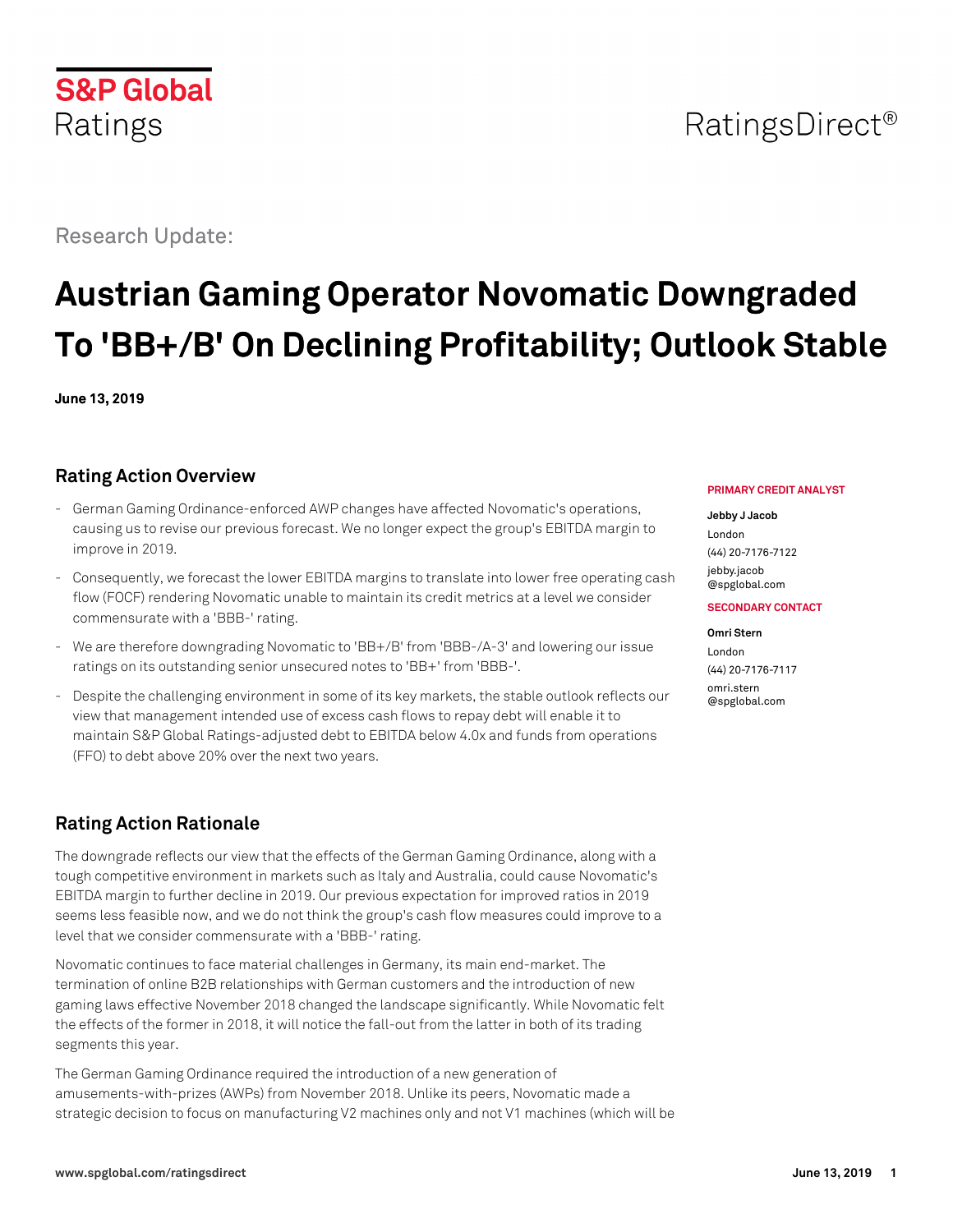valid only till February 2021). However, users were slow to accept the card unlocking feature in the V2 machines, which led Novomatic to lose some of its market share in the leased machines segment in Germany (previously it had a 50% share). Gross gaming revenue from its German operations declined by about 30%-40% in the initial weeks after the ordinance was introduced. For further details about V1 and V2 machines, please refer to our report "German Arcade Operators Face A Challenging 2019 As Gaming Ordinance Effects Are Worse Than Anticipated," Jan. 25, 2019.

Players' acceptance of Novomatic's V2 machines has since improved but we nonetheless forecast an organic decline in gross gaming revenue from its German gaming operations of about 10%-20% in 2019. There is minimal scope to reduce costs because of the fixed costs of manufacturing and the need to keep staff in stores to help players get used to the new machines.

To reduce its exposure to regulatory risks in Germany, Novomatic has tried to diversify its geographical presence. However, not all acquisitions have achieved the intended consequences. In January 2018, Novomatic completed the acquisition of about 52% shares in Ainsworth Game Technology Ltd. (Ainsworth) for €320 million. However, by end-2018 the value of the business was written down by €264 million after re-evaluating the long-term earnings prospects in light of a particularly weak performance in Australia. We previously anticipated Ainsworth would improve the group's margins, but we now forecast it will weigh on them.

We also forecast the revenue portion of the group's higher margin gaming technology segment will gradually decline as the AWP market in Germany continues to shrink. This change in the mix will affect the group's overall margins.

We therefore see the group's overall margins for 2019 declining to 21.5%-22.0% compared to our previous expectation of them improving to 24%-25% this year.

We had anticipated financial-year 2018 to be a time of transition. The Ainsworth stake, accelerated capital expenditure (capex) for V2 machines, and one-off costs associated with AWP replacements in Germany resulted in S&P Global Ratings-adjusted FFO to debt of 25% and negative free operating cash flows (FOCF) to debt. We thought these ratios would improve to above 30% and 15%, respectively, in 2019, but we now forecast 26%-28% and 6%-9%. This means the group's credit metrics will not be commensurate with a 'BBB-' rating for about the next two years.

Despite margin strain and inherent regulatory challenges, we recognize Novomatic as one of the leading operators in the European gaming sector with S&P Global Ratings-adjusted EBITDA of about €610 million. It benefits from being vertically integrated, having operations in multiple European geographies, and a significant scale that supports investments in R&D to enable the development of new products.

# **Outlook**

The stable outlook reflects our view that management's intended use of excess cash flows to repay its debt will enable it to maintain S&P Global Ratings-adjusted debt to EBITDA below 4.0x and FFO to debt above 20% over the next two years, despite some challenging end-markets.

#### **Downside scenario**

We could lower the ratings if S&P Global Ratings-adjusted FFO to debt falls materially below 20% or debt to EBITDA climbs above 4.0x in the next two years, or Novomatic is unable to generate material FOCF. This could stem from revenues or margins declining more than we currently anticipate because of regulatory changes in other key markets, a material hike in its gaming tax, a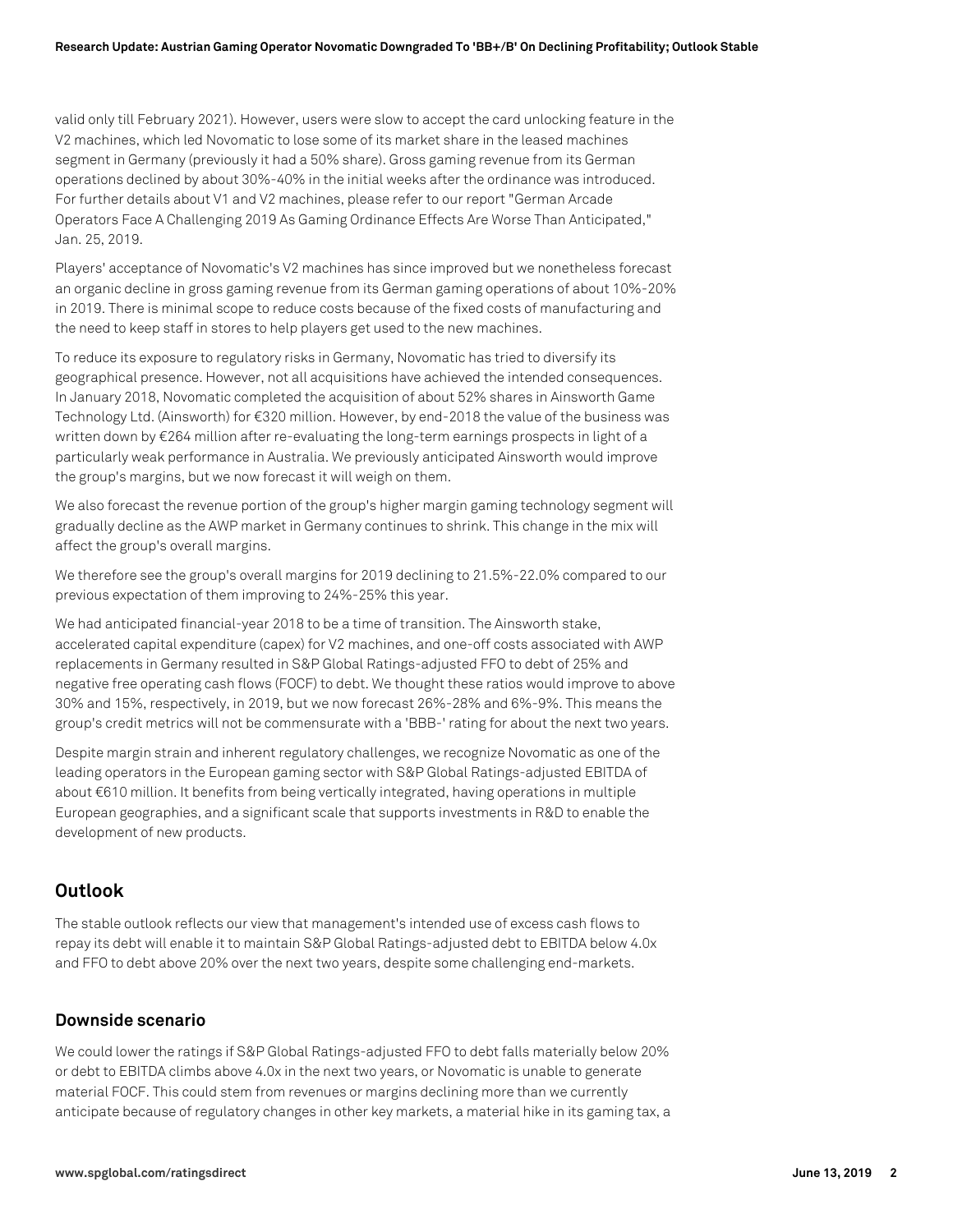material debt-financed acquisition, or shareholder returns. Longer term risk could arise when the current exemption from, or active tolerance of, the German Interstate Treaty expires toward 2021.

### **Upside scenario**

We consider the potential for rating upside to be remote. The regulation-induced revenue decline in the gaming technology segment, limited contribution from online segments, and weak operating performance of the stand-alone Ainsworth business present material operating challenges in the next 12-24 months. However, we could raise the ratings if Novomatic were able to address these risks while improving EBITDA margins to around 25%-28%, thereby supporting a stronger assessment of the business. Alternatively, we could also raise the ratings if FFO to debt reaches 30% and FOCF to debt recovers to 15% over the next two years if Novomatic is able to materially reduce its debt through asset disposals or new equity infusion.

# **Company Description**

Novomatic operates in two segments: Gaming Technology (business-to-business segment) and Gaming Operations (business-to-consumer segment). The Gaming Technology segment engages in the production, sale, and rental of gaming and entertainment machines; and the operation of online content for business customers. The Gaming Operations segment is involved in the operation of casinos and electronic gaming machines, as well as the online B2C business; and the provision of sports and horse racing betting services.

In 2018, Novomatic reported revenue and S&P Global Ratings-adjusted EBITDA of €2.6 billion and €611 million, respectively. Novomatic is a mostly European business with Germany, Austria, and Italy representing about 57% of its revenues.

The group is effectively controlled by Prof. Johann F. Graf (founder of the group) through an investment holding company, Novo Invest Gmbh.

# **Our Base-Case Scenario**

- Real GDP growth in the eurozone of 1.1% in 2019 and 1.4% in 2020, with consumer price index inflation around 1.3% per year.
- Absent any further regulatory changes, we anticipate land-based gaming operations in Europe to report modest growth whereas remote gaming will grow significantly above GDP because markets are not fully saturated.
- For 2019, we forecast an organic revenue decline of about 2%-5% in Novomatic's gaming technology segment (37% of the group's revenue), after a 4% decline in 2018. We expect the decline to stem from there now being fewer leased gaming machines in Germany although partly offset by a higher monthly rental for the new machines.
- Revenues from the gaming operations segment (63% of the group's revenue) will grow above the industry average, at about 4% in 2019 compared with 8% in 2018. This is supported by strong growth in all regions except Germany. Germany's performance will be affected by reduced player activities on the V2 machines.
- Overall, we forecast total revenue growth of 1% in 2019, and about 2%-5% in 2020.
- 2021 could be another difficult year as the various hardship exemptions and active tolerance granted under the German Interstate Treaty could expire by June 2021.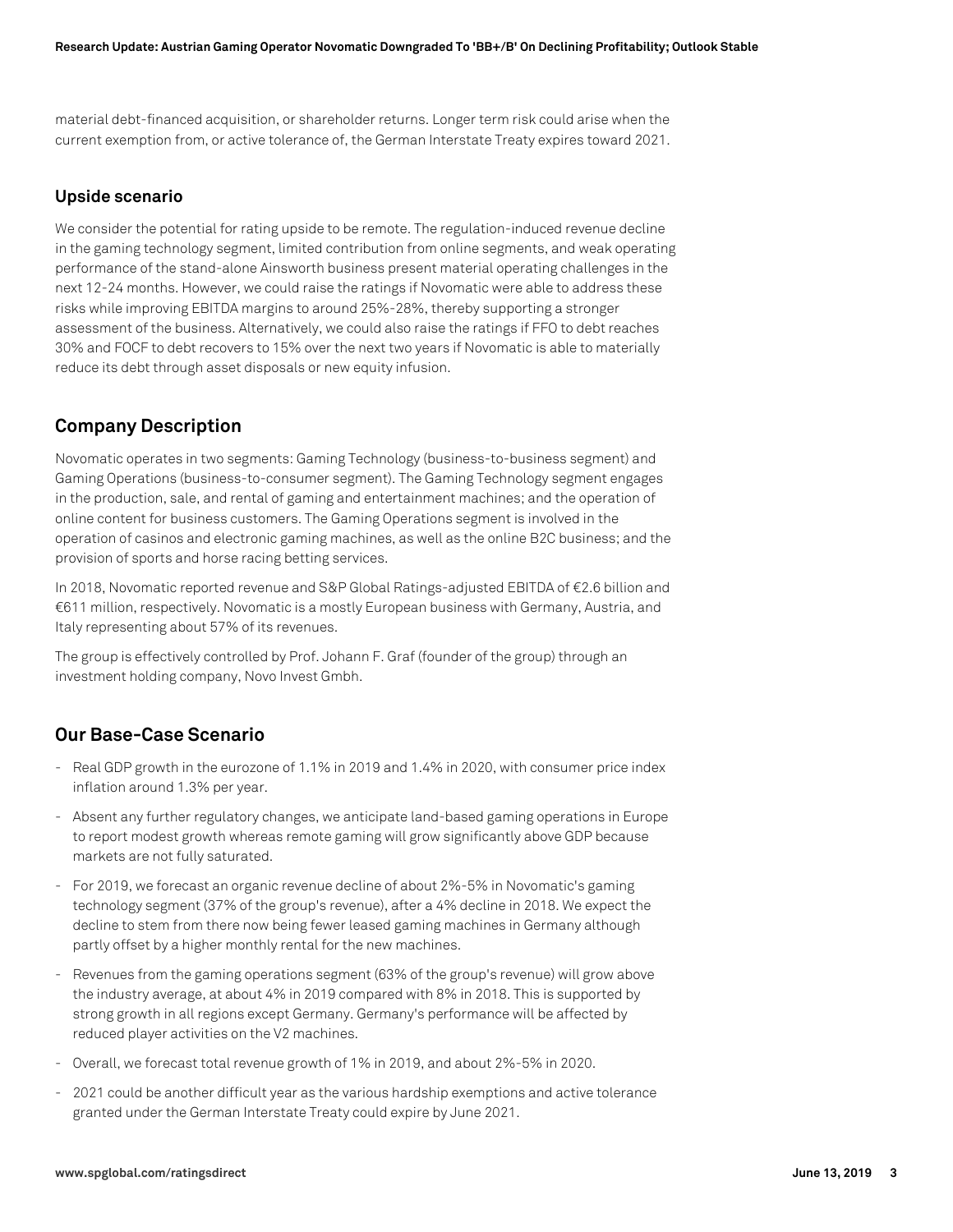- In light of the above, we forecast S&P Global Ratings-adjusted EBITDA margin to dip below 22% in 2019 compared to 23.4% in 2018 (pre-IFRS 16).
- Bolt-on acquisitions of around €50 million in 2019 and 2020 per year.
- Asset disposal proceeds of about €100 million-€200 million in 2019 to be used for debt repayment.
- Capex of about €325 million in 2019, a return to normal maintenance levels after two years of accelerated capex.
- Dividends of €30 million-€40 million in 2019 and 2020, compared to €32 million in 2018.

Based on these assumptions, we arrive at the following S&P Global Ratings-adjusted credit measures for 2019-2020:

- Adjusted debt to EBITDA of about 2.7x-2.8x.
- Adjusted FFO to debt of about 26%-28%.
- Adjusted FOCF to debt of about 6%-9%.

These forecasted credit metrics do not include the effects of IFRS 16 lease accounting. Novomatic has already flagged that the adoption of IFRS 16 will result in higher lease liabilities. This increase arises from the accounting standard's requirement to use the license term as the key parameter to estimate the term of a lease. It is a departure from the previous disclosures where management reported its lease liabilities commitments only for its non-cancellable period. Overall, we anticipate our significant financial risk profile assessment will accommodate the impact of the increased lease liabilities under IFRS 16.

# **Liquidity**

We view Novomatic's liquidity as strong. We estimate that the group's liquidity sources will likely cover liquidity needs by above 2.0x over the next 12 months. Although the quantitative assessment indicates a better liquidity assessment, our strong assessment incorporates covenant headroom of 30% (rather than 50%) and factors in our concerns about the group's ability to absorb, high-impact, low probability events without refinancing. We also see Novomatic as having well-established and solid relationships with banks, as well as a generally high standing in the credit markets.

Principal liquidity sources for the 12 months started Jan. 1, 2019, include:

- About €378 million in cash and equivalents, less cash trapped in gaming machines;
- Availability of €550 million under its revolving credit facilities of €1 billion due March 2024; (pro forma €250 million bonds repaid in January 2019);
- Committed proceeds from asset disposal of €40 million; and
- FFO of about €400 million.

Principal liquidity uses for the same period, include:

- Short-term debt and maturing long-term debt of about €39 million (pro forma €250 million bonds repaid in Jan 2019);
- Changes in working capital and intra-year working capital swings of €130 million;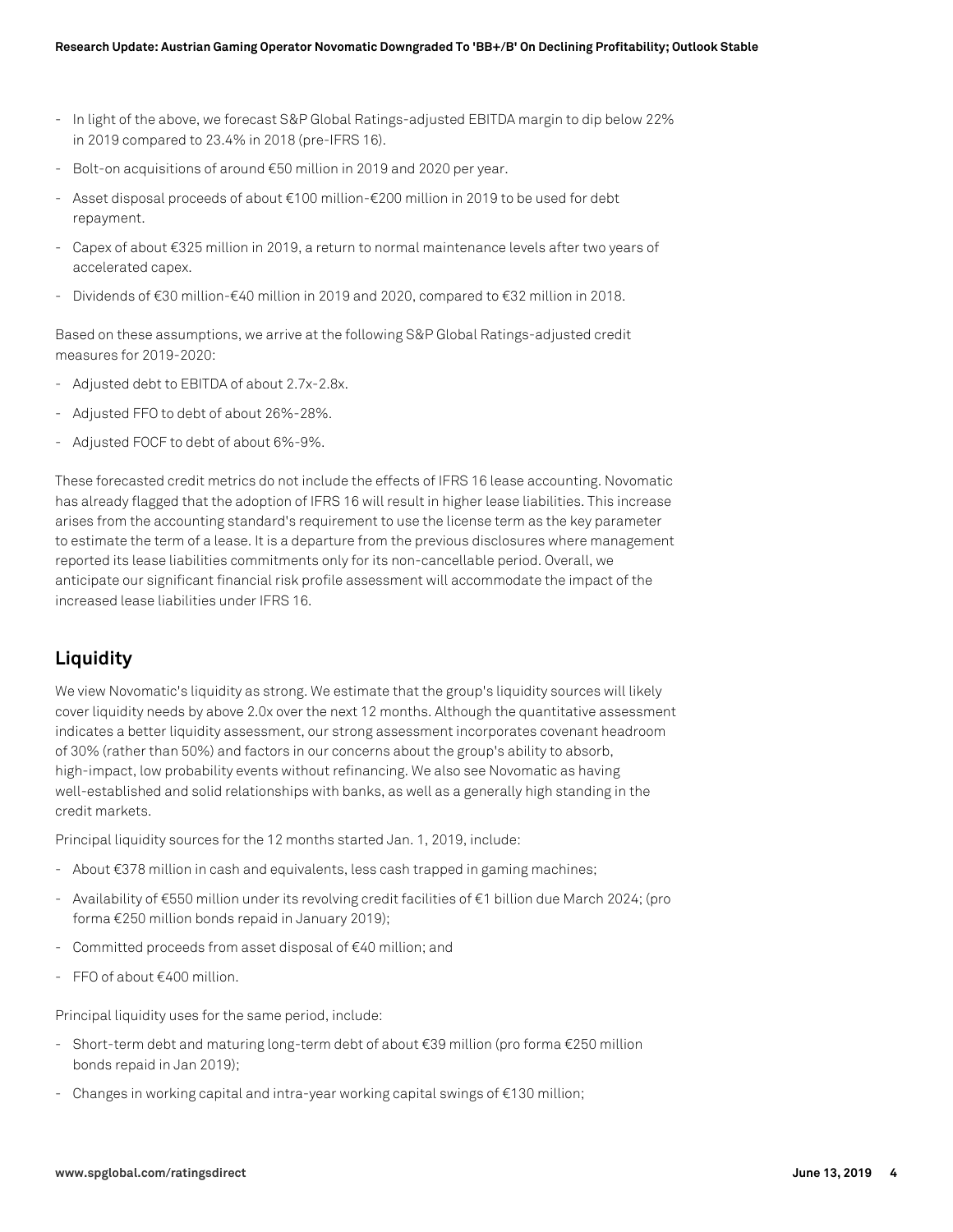- Capex of around €325 million;
- Acquisitions of €50 million; and
- Dividends of €30 million-€40 million.

# **Covenants**

Novomatic has the same two maintenance covenants under its various debt facilities, namely an equity ratio of at least 20% and net debt to EBITDA of less than 3.75x.

From Jan. 1, 2019, Novomatic has agreed with almost all of its lenders to amend the covenant levels to accommodate the effects arising from IFRS 16 (lease reporting). The new covenant levels are an equity ratio of at least 15.0% and net debt to EBITDA of a maximum of 4.625x. Under our base case, we estimate headroom under the net-debt-to-EBITDA covenant and the equity-ratio covenant at around 30% for the next 12 months.

# **Environmental, Social, And Governance**

Social risks are significant for gaming companies like Novomatic. Concerns from the public and regulators include money laundering, gambling addiction, harm to underage players, and displays of anti-social behavior around gambling halls. Consequently, various countries have enacted laws, often significantly affecting gaming companies and their financial performance. Examples of such regulations include the prohibition of gaming machines in Vienna; the German Interstate Treaty that enforces minimum distance conditions and bans multi concessionaires; and the Italian government's decision in 2017 to reduce total AWPs by 35%.

We consider Novomatic's governance to be at a similar level to other peers we rate in the region. The group's compliance risk framework is robust; it has not had to pay any material fines or penalties. Additionally, unlike some of its peers, the group operates in regions where there is regulatory certainty and has a strict and conservative approach to compliance.

Following the German federal court's ruling in October 2017 regarding the legality of online casinos, Novomatic terminated its B2B contract with its customers. This decision reduced its reported EBITDA of its overall online segment by €75 million in 2018. While, on the one hand, this development reflects the impact of social risks that Novomatic faces, it also reflects its conservative approach relative to peers such as GVC, who continue to provide online casinos in Germany based on the interpretation that such gaming is allowed under European law.

Conversely, in our view, the impairment of Ainsworth could indicate the need to tighten controls. Acquisitions are relatively challenging in the gaming sector due to the risk of constant regulatory changes. Therefore, a typical acquisition in this industry tends to incorporate a sizable deferred consideration. While Novomatic did have such a deferred consideration clause in its other business purchases, it did not have such a provision in its Ainsworth transaction.

# **Issue Ratings - Recovery Analysis**

## **Key analytical factors**

- The issue rating on the unsecured notes (€200 million due 2021 and €500 million due 2023) is 'BB+' with a recovery rating of '3', reflecting our expectation of meaningful recovery (50%-70%,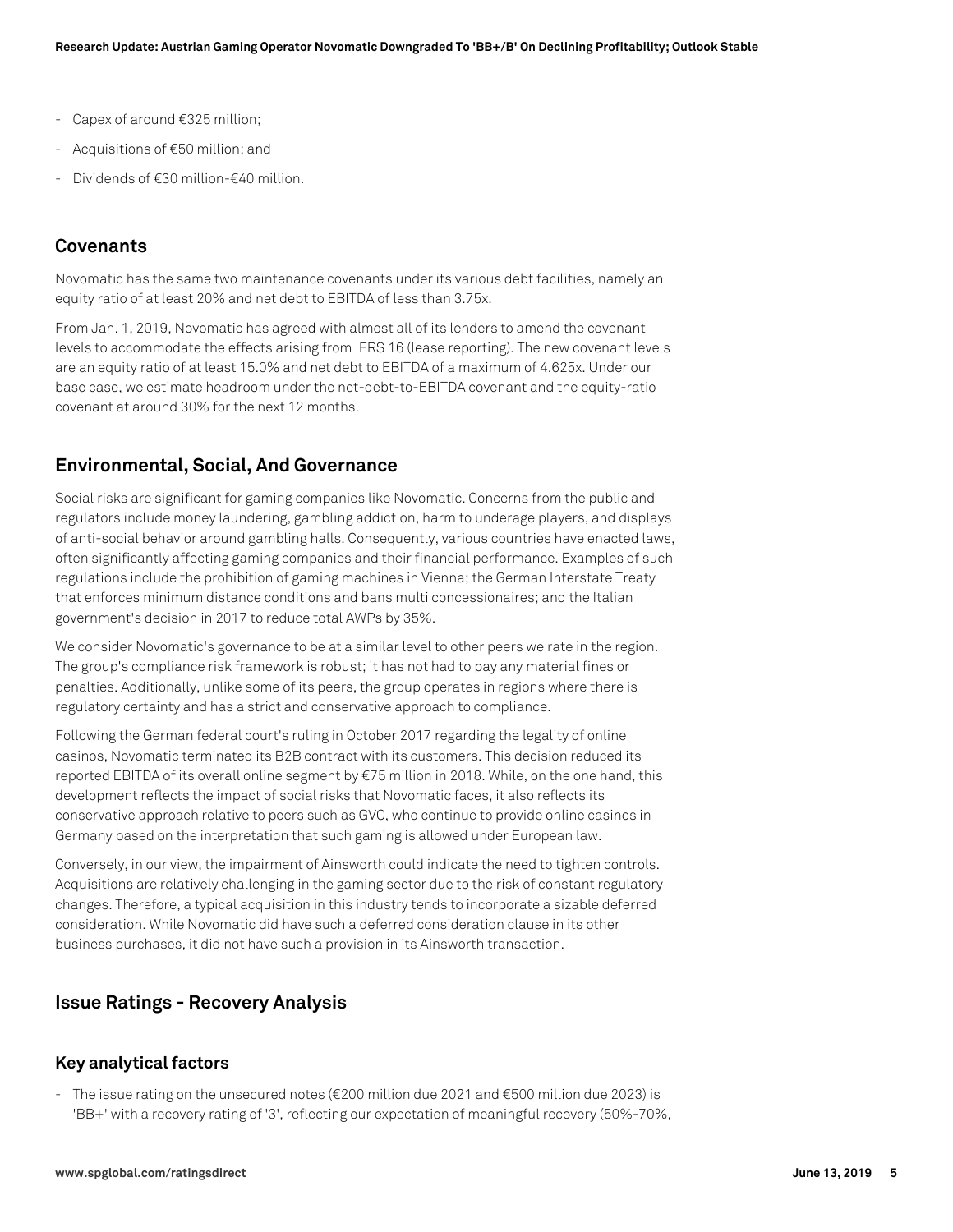rounded estimate 65%) under a default scenario.

- Our simulated default scenario contemplates a payment default occurring in 2024 due to regulatory changes which will shrink Novomatic's addressable market combined with a prolonged economic downturn that reduces consumer spending on gaming, extends the gaming equipment replacement cycle, and meaningfully reduces arcade operators spending on new equipment.
- We assume Novomatic will reorganize under a distressed scenario and use a 6.5x multiple to value the company, which is in line with the average multiple we use for the leisure industry.
- We assume the revolver would be 85% drawn at the time of default.
- Due to the unsecured nature of the bonds, we cap the recovery rate to 65%, despite the numerical calculation will indicate a higher recovery of about 85%.

### **Simulated default assumptions**

- Year of default: 2024
- Jurisdiction: Austria

## **Simplified waterfall**

- Emergence EBITDA: €314 million (capex represents 6% of sales. Cyclicality adjustment is 10%, in line with the specific industry subsegment. Operational adjustment is 30% to reflect the higher capital expenditure relating to gaming technology segment).
- EBITDA multiple: 6.5x
- Gross recovery value: €2.04 billion
- Net recovery value after administrative expenses (5%): €1.94 billion
- Estimated priority debt: €53 million
- Estimated unsecured claims[1]:  $E$ 2.1 billion
- The value available to unsecured claims: €1.89 billion
- --Recovery expectations: 50%-70% (rounded estimate: 65%)

[1] All debt amounts include six months of prepetition interest.

# **Ratings Score Snapshot**

Issuer Credit Rating: BB+/Stable/B

Business risk: Satisfactory

- Country risk: Intermediate
- Industry risk: Intermediate
- Competitive position: Satisfactory

Financial risk: Significant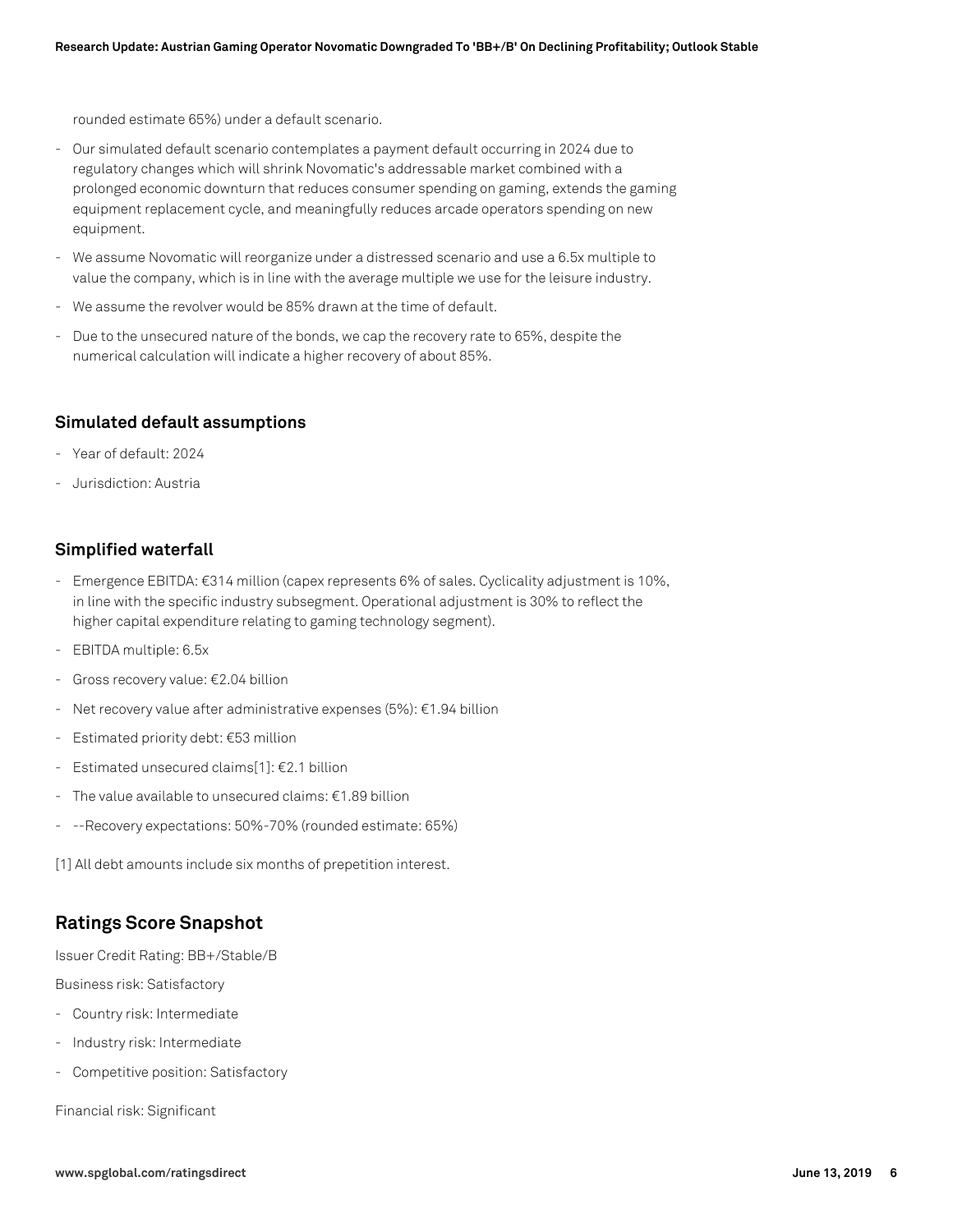- Cash flow/Leverage: Significant

Anchor: bb+

Modifiers:

- Diversification/Portfolio effect: Neutral (no impact)
- Capital structure: Neutral (no impact)
- Financial policy: Neutral (no impact)
- Liquidity: Strong (no impact)
- Management and governance: Fair (no impact)
- Comparable rating analysis: Neutral (no impact)

# **Related Criteria**

- Criteria | Corporates | General: Corporate Methodology: Ratios And Adjustments, April 1, 2019
- General Criteria: Methodology For Linking Long-Term And Short-Term Ratings, April 7, 2017
- Criteria | Corporates | General: Recovery Rating Criteria For Speculative-Grade Corporate Issuers, Dec. 7, 2016
- Criteria | Corporates | Recovery: Methodology: Jurisdiction Ranking Assessments, Jan. 20, 2016
- Criteria | Corporates | General: Methodology And Assumptions: Liquidity Descriptors For Global Corporate Issuers, Dec. 16, 2014
- Criteria Corporates Industrials: Key Credit Factors For The Leisure And Sports Industry, March 5, 2014
- Criteria | Corporates | General: Corporate Methodology, Nov. 19, 2013
- General Criteria: Country Risk Assessment Methodology And Assumptions, Nov. 19, 2013
- General Criteria: Group Rating Methodology, Nov. 19, 2013
- General Criteria: Methodology: Industry Risk, Nov. 19, 2013
- General Criteria: Methodology: Management And Governance Credit Factors For Corporate Entities And Insurers, Nov. 13, 2012
- General Criteria: Use Of CreditWatch And Outlooks, Sept. 14, 2009

# **Related Research**

- Industry Top Trends 2019: Hotels, Gaming, And Leisure, Nov. 13, 2018
- Consolidation Helps European Gaming Companies Ride Out Regulatory Changes, Sept. 12, 2018.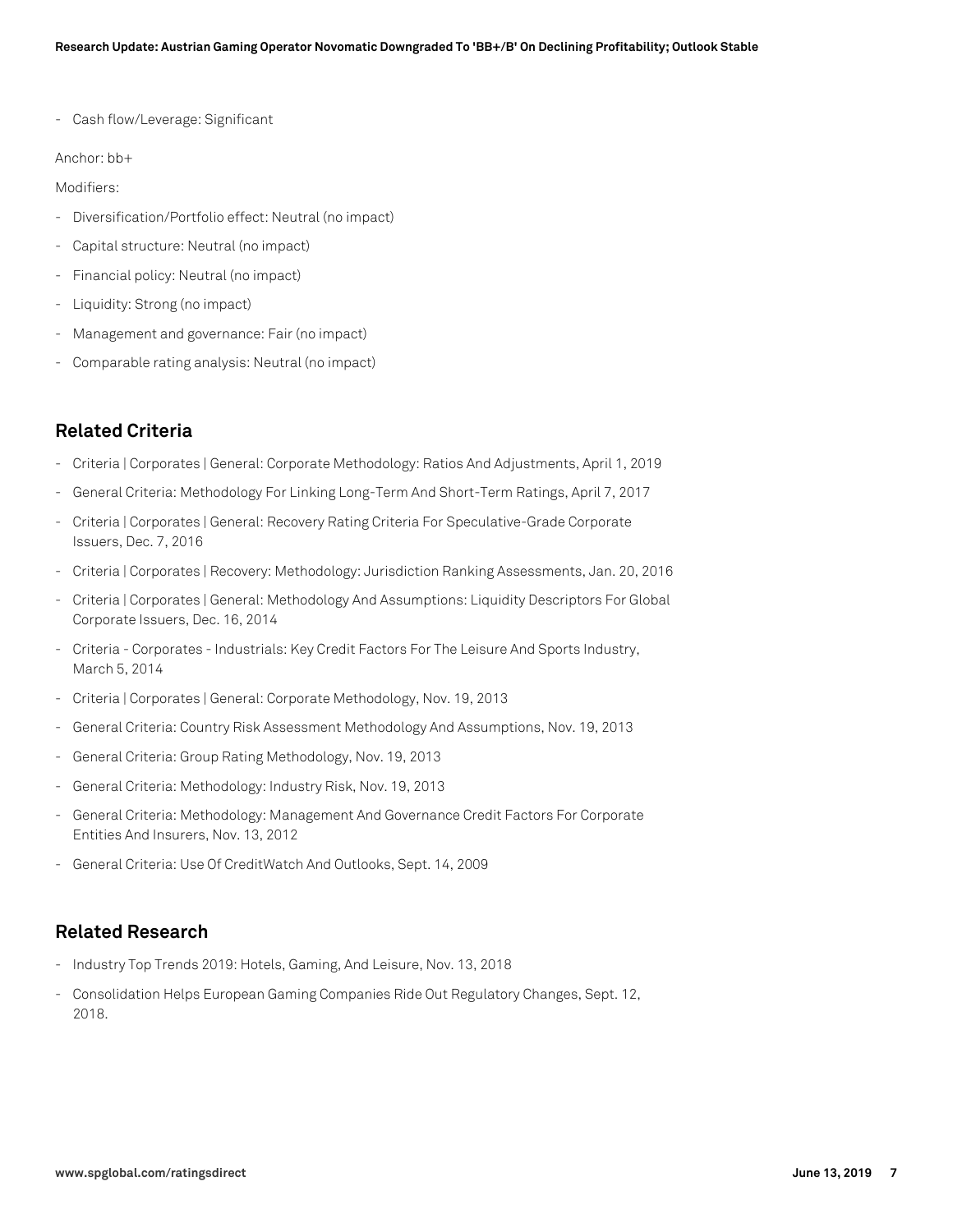# **Ratings List**

| Downgraded                                        |        |      |
|---------------------------------------------------|--------|------|
|                                                   | Т٥     | From |
| Novomatic AG                                      |        |      |
| Issuer Credit Rating BB+/Stable/B BBB-/Stable/A-3 |        |      |
| Senior Unsecured                                  | $BR+$  | RRR- |
| Recovery Rating                                   | 3(65%) |      |

Certain terms used in this report, particularly certain adjectives used to express our view on rating relevant factors, have specific meanings ascribed to them in our criteria, and should therefore be read in conjunction with such criteria. Please see Ratings Criteria at www.standardandpoors.com for further information. Complete ratings information is available to subscribers of RatingsDirect at www.capitaliq.com. All ratings affected by this rating action can be found on S&P Global Ratings' public website at www.standardandpoors.com. Use the Ratings search box located in the left column. Alternatively, call one of the following S&P Global Ratings numbers: Client Support Europe (44) 20-7176-7176; London Press Office (44) 20-7176-3605; Paris (33) 1-4420-6708; Frankfurt (49) 69-33-999-225; Stockholm (46) 8-440-5914; or Moscow 7 (495) 783-4009.